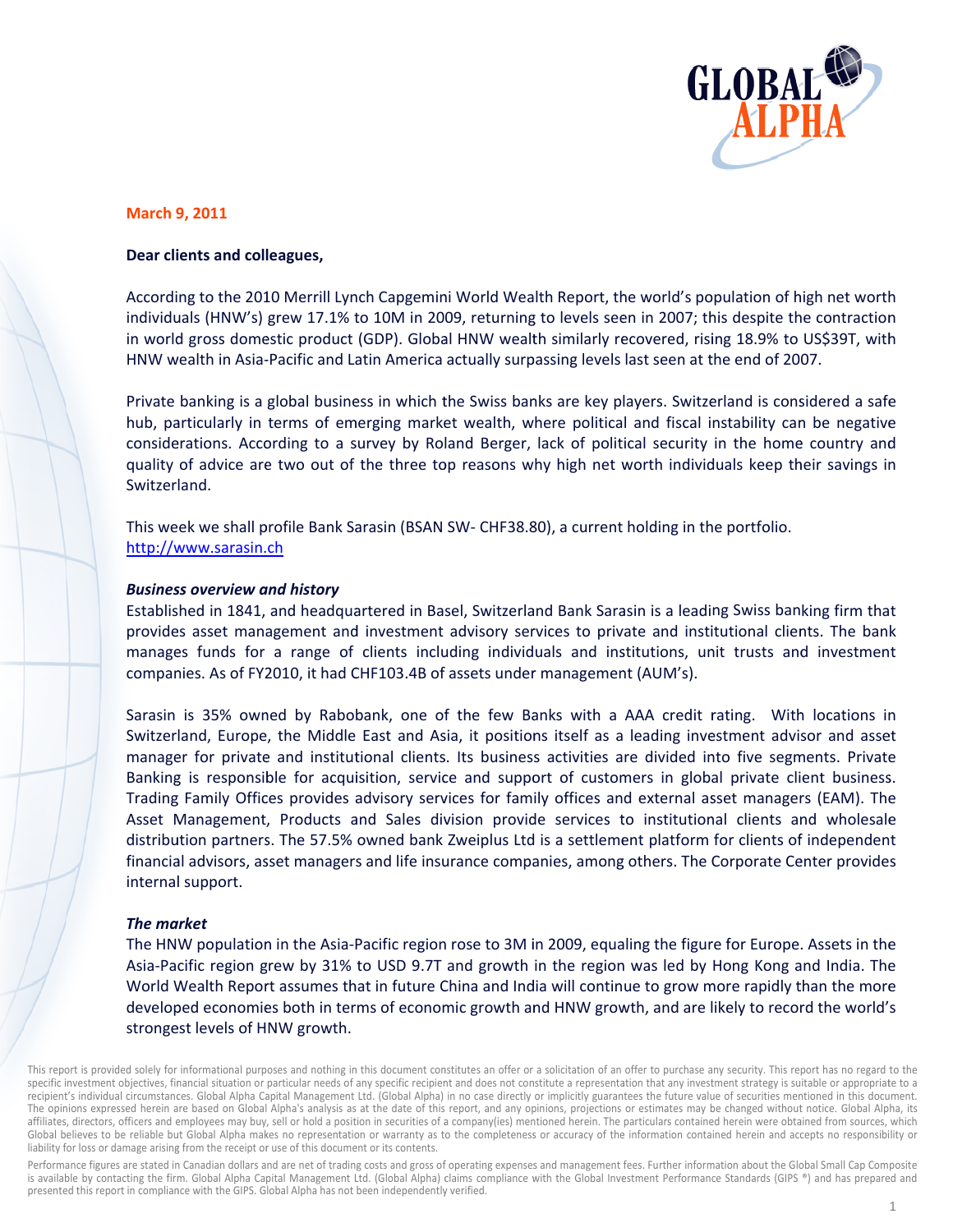

Private wealth is growing rapidly in Asia because of rapid economic growth and thriving entrepreneurship. The population of 477,000 HNW's in China became the fourth largest in the world in 2009. The number of HNW's in India rose to 126,700 from 84,000 in 2009 according to the 2010 Asia-Pacific Wealth Report.

### **Competitive advantages and competition**

Rabobanks's international network helps Sarasin's expansion, as was recently the case in Poland and India. Bank Sarasin has high net asset inflows and is a market leader in Switzerland and is on track to achieving a similar position in Europe. It has a strong reputation for sustainable investment and as of FY2010 had CHF13.4B in assets invested according to sustainable criteria.

The bank competes against Zurich Financial Services, Julius Baer Group, Lombard Odier Darier Hentsch & Cie, Vontobel Holding AG, HSBC Holdings plc, Credit Suisse Group, and UBS AG.

# **Growth strategy**

Sarasin aims at positioning itself as an internationally active Swiss private bank and plans to achieve it through positioning itself as a provider focused on the client and focusing on core markets that offer good growth potential. For example, this includes selected individual markets in EU such as Germany, and in the growth markets of the Middle East and Asia.

It has opened offices in Bahrain and Abu Dhabi, and expects to reap positive benefits from its recent entry into the Indian market and the banking license granted to its Hong Kong branch in 2010; it plans a similar upgrade in Singapore. With a "pure play" profile, a strong inflow outlook and a strong capital position, Sarasin features many attractive qualities. From an operational perspective, inflows remain strong and hiring of client relationship officers (CROs) should help continue growth.

# **Management**

Joachim Straehle has served as the Chief Executive Officer since 2006. From 1999 to 2006, Mr. Straehle held many executive positions at Credit Suisse Group in Switzerland and abroad, culminating in his appointment as the Chief Executive Officer. He is 51 years old and a graduate of the School of Management in Zurich and of the Executive Program for Overseas Bankers, Wharton School, University of Pennsylvania.

#### **Risks**

Key risks include higher or lower than expected asset levels and unforeseen strength/weakness in inflows.

# **Market data**

Market Cap: CHF2.4B, Operating income: CHF691M, fwd P/E: 12.0x, Price/Book 1.7x, Dividend Yield: 3.5%, AUM CHF103.4B

This report is provided solely for informational purposes and nothing in this document constitutes an offer or a solicitation of an offer to purchase any security. This report has no regard to the specific investment objectives, financial situation or particular needs of any specific recipient and does not constitute a representation that any investment strategy is suitable or appropriate to a recipient's individual circumstances. Global Alpha Capital Management Ltd. (Global Alpha) in no case directly or implicitly guarantees the future value of securities mentioned in this document. The opinions expressed herein are based on Global Alpha's analysis as at the date of this report, and any opinions, projections or estimates may be changed without notice. Global Alpha, its affiliates, directors, officers and employees may buy, sell or hold a position in securities of a company(ies) mentioned herein. The particulars contained herein were obtained from sources, which Global believes to be reliable but Global Alpha makes no representation or warranty as to the completeness or accuracy of the information contained herein and accepts no responsibility or liability for loss or damage arising from the receipt or use of this document or its contents.

Performance figures are stated in Canadian dollars and are net of trading costs and gross of operating expenses and management fees. Further information about the Global Small Cap Composite is available by contacting the firm. Global Alpha Capital Management Ltd. (Global Alpha) claims compliance with the Global Investment Performance Standards (GIPS ®) and has prepared and presented this report in compliance with the GIPS. Global Alpha has not been independently verified.